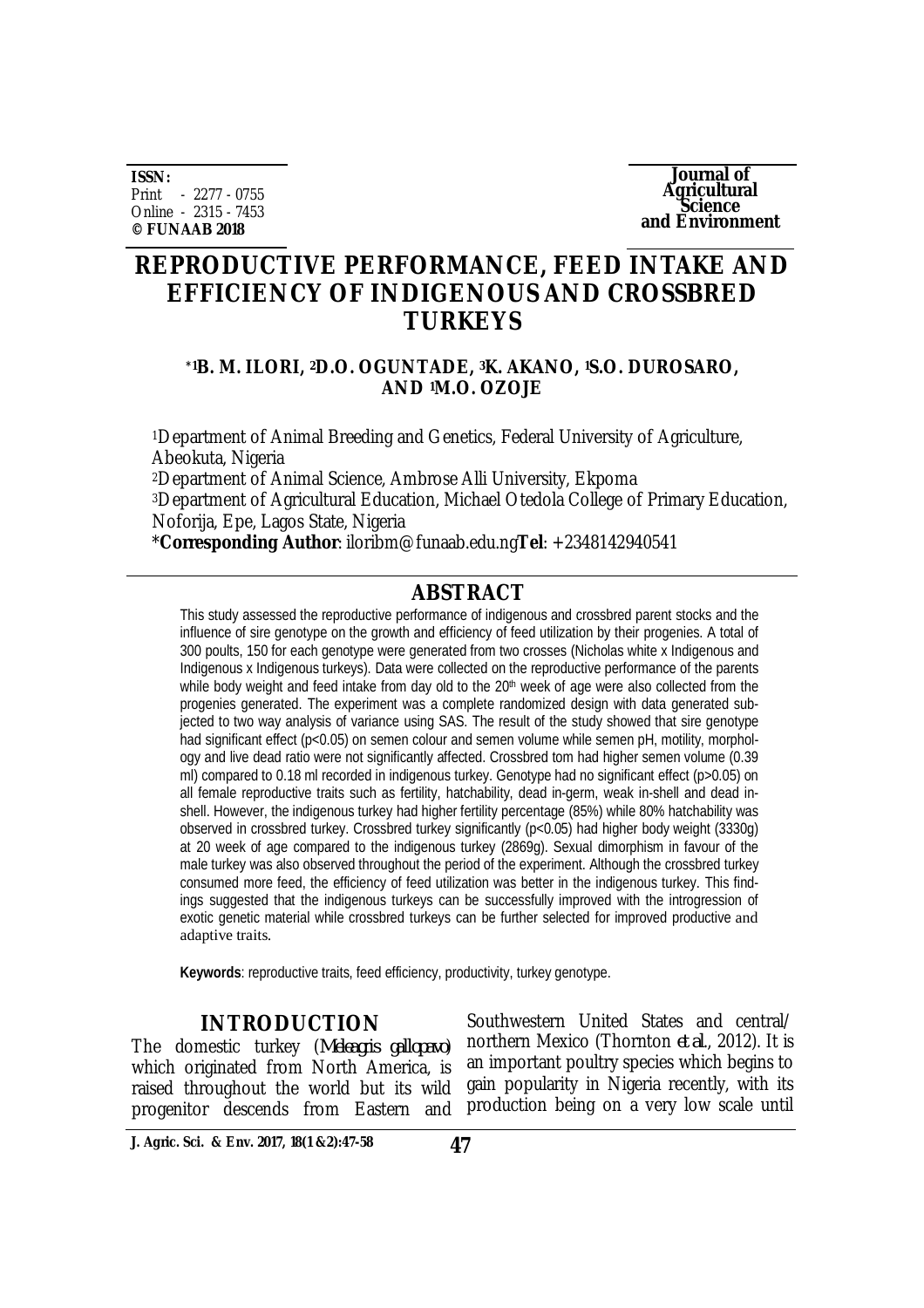last decade (Hogan, 2008). Turkey is reared majorly for meat and it is a very good source of animal protein which is able to bridge the problem of protein. In Nigeria, calorie deficiency is a situation where an average Nigerian per capita intake of animal protein stands at a meager 9g per day (Boland *et al*., 2013) and which is far below the FAO recommended value of 35g (Oyawoye, 1999).

Increase in demand for turkey meat steps up its production globally (Case *et al*., 2010). According to Maikasuwa *et al*. (2014), turkey production can now be found almost in all parts of the country in Nigeria but at a very low scale and most of which are indigenous breeds with only few exotic breeds (such as Nicholas white, Kelly and British United) and their crosses (Maikasuwa *et al*., 2014). Nigeria indigenous turkeys are generally hardy, naturally tolerant to most of the diseases of turkey in temperate region, can survive on low nutrient feed resources and best adapted to prevailing tropical climatic conditions. These birds are nondescript with multi-coloured plumage and sometimes appearing as pure black or white. These indigenous types are, however, the least studied of the domestic fowls and very little effort has been directed at increasing their productivity.

Three genotypes are distinctly identified including white, black and lavender. The toms and hens are always kept together and mating is mainly by natural system hence the fertility and hatchability are usually low (Ngu *et al.,* 2014). More so, hatching is by natural method in which the hen sits on her eggs for a duration of 28 days. As reported by Ngu *et al.* (2014), in most cases, the hens do not hatch all the eggs. Nigeria indigenous turkey, just like other birds, lay their

eggs in clutches. Average of 2-3 clutches per year with an average clutch size of 10-15 eggs, average clutching interval of 2-3 months and an estimated hatchability of 50% were reported (Ngu *et al*., 2014). Hatchability is, therefore, one of the critical factors limiting the number of indigenous turkeys raised in Nigeria.

The exotic turkeys are generally improved breeds which have been selected through decades for economic traits such as higher body weight, excellent reproductive performance and early maturity (Ilori *et al.,* 2010; 2012). However, their potentials cannot be achieved under low input and harsh environment such as in the tropics. Improving the production of exotic turkeys (such as Nicholas white, Kelly and British united turkeys) has been the central objective of several research studies on turkey production in the past. The results of which show improved percent breast meat, feed efficiency, fecundity, livability improved average daily intake and steady increase in feed conversion ratio (Roberson *et al.,* 2004). However, little research efforts have been directed towards improving the indigenous turkeys despite their numerous genetic potentials.

Improvement in performance of indigenous stock over the time can arise through improving management and feeding conditions and genetic improvement by use of genetically superior animals (Yakubu *et al*., 2012). Earlier report by Adebambo *et al.* (2006) suggested that the controlled introduction of new and improved genetic materials into indigenous breeds of bird is expected to speed up genetic progress through the exploitation of hybrid vigour. Thus, the productivity of indigenous turkeys can be improved by crossbreeding exotic toms, having superior genetic make-up with indigenous hens.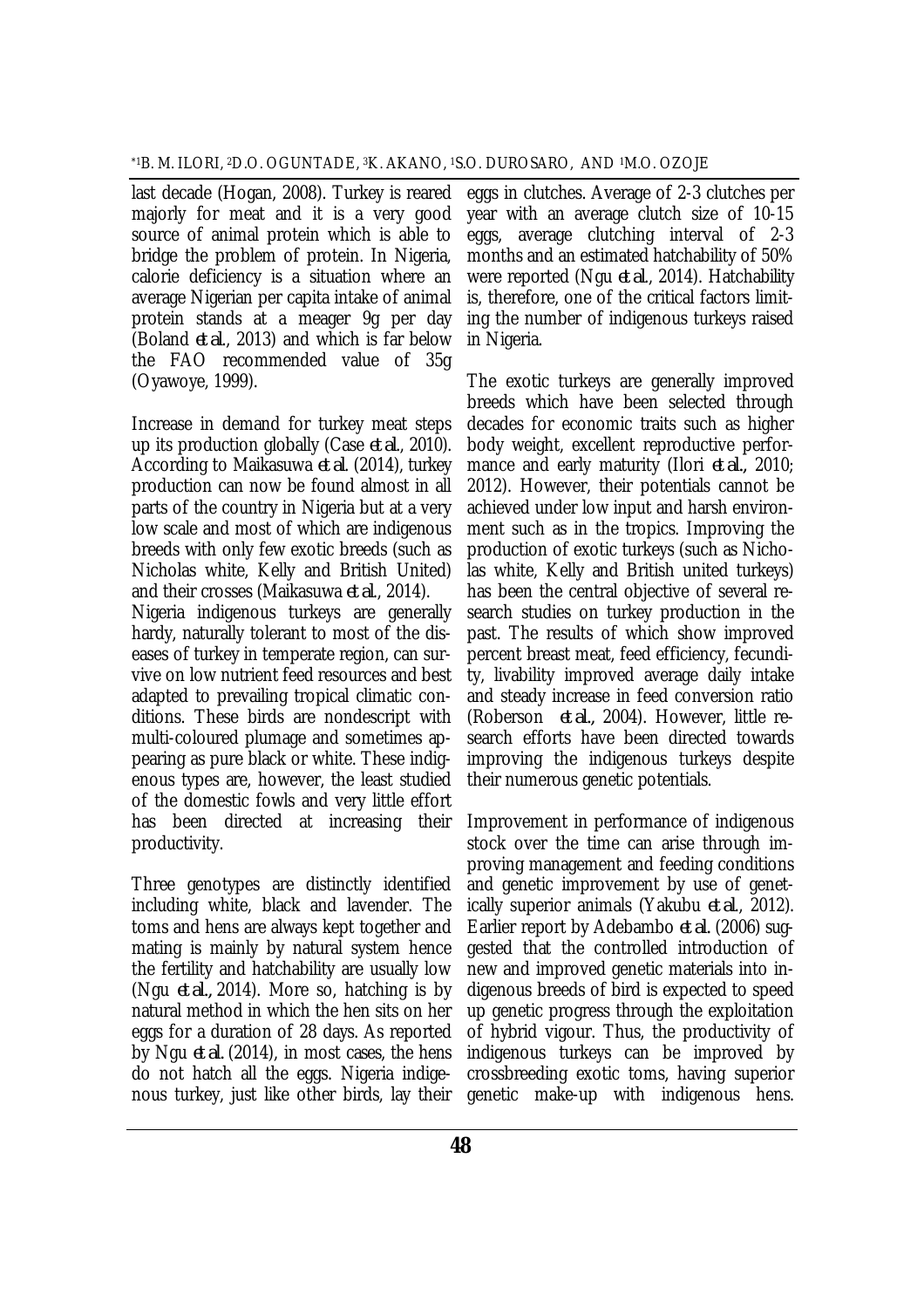Crossbreeding between indigenous stock and exotic turkey, would take advantage of productive merits which have already been accumulated through selection in the exotic turkeys as well as merits for hardiness which have been endowed in indigenous turkeys through decades of natural selection (Adebambo *et al.*, 2006). The need to improve indigenous turkey using exotic genetic make-up would only be justified if the crossbred shows superior performance on economic traits including feed efficiency and reproductive performance. This current study, therefore, aimed to evaluate genetic variation in feed efficiency and reproductive performance of indigenous and crossbred turkeys in Nigeria.

# **MATERIALS AND METHODS**

**Study area:** This study was carried out at the Turkey Breeding unit of the Teaching and Research Farm of the College of Animal Science and Livestock Production (COLANIM), Federal University of Agriculture, Alabata road, Abeokuta, Ogun State, Nigeria. The farm location is 76 meter above sea level and falls within latitude 70151N and longitude 30251E. It is in Odeda Local Government area of Ogun State and lies in the derived savannah vegetation zone of south western part of Nigeria. It experiences approximately eight months of rainfall (usually from March to October), with a mean annual precipitation of 1,037mm. The monthly ambient temperature ranges from 280C in December to 360C in February with a mean relative humidity of 82% as described in our previous studies (Ilori *et al*., 2010; Google Earth, 2018).

#### *The experimental birds*

Two genotypes of turkey (indigenous and crossbred) including sexually matured toms comprising ten crossbred (Nicholas white

×Indigenous) and ten indigenous breed and one hundred point of lays comprising fifty each of indigenous hens and crossbred hens were used for this experiment.. The birds were selected from the indigenous and crossbred stock being maintained on the farm at the time of the conduct of this experiment. The initial exotic stock (Nicholas white) were purchased from Obasanjo Farm Holdings, Ota Ogun state, Nigeria. A mating ratio of 1:5 (male: female) was used to generate progenies from the parent stock.

#### *Management of experimental birds*

The birds were raised under intensive system of management. The toms and hens were housed separately on deep litter. Feed and water were provided *ad libitum*. They were placed initially on grower mash and provided with breeder mash after they attained 10% egg production. Multivitamins were administered to the birds; on the first day as they arrived on the farm to serve as anti-stress and stabilize them and subsequently a day before and after vaccination. All prescribed vaccination and drugs were strictly followed. Adequate biosecurity measures such daily washing of the drinkers, disinfection of pen surroundings, use of foot dip and periodic changing of litters, were carried out and upheld to prevent occurrence of diseases. The birds were wing tagged for proper identification. The two genotypes were reared in different pens but under the same management system as described by Oluyemi and Roberts (2000).

# *Mating procedures, egg collection and hatching*

Artificial insemination technique as described by Lake (1962) was used due to large differences in body weight between toms and hens. The indigenous poults were generated by crossing indigenous toms with indig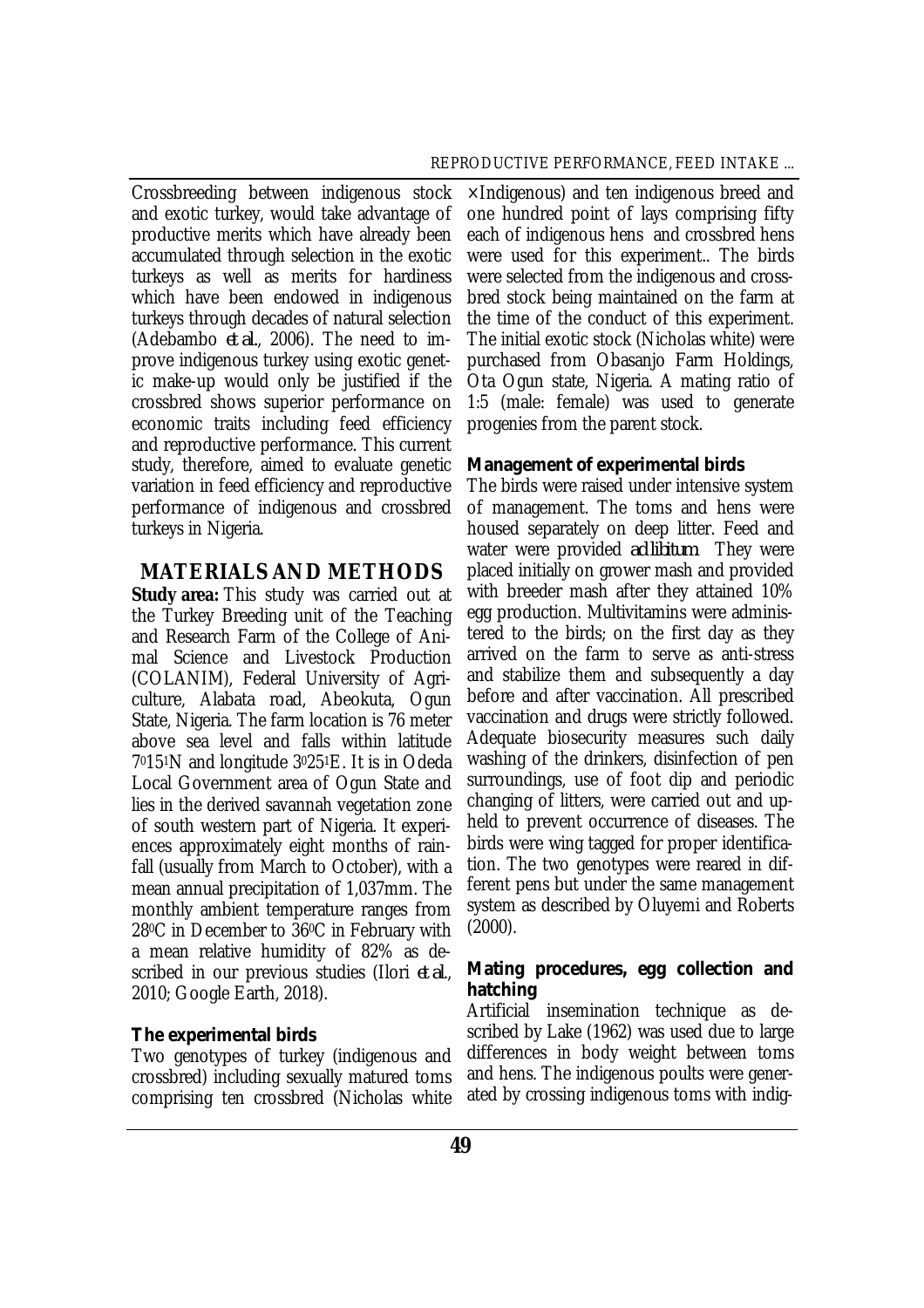enous hens while the crossbred poults were generated by crossing crossbred toms with crossbred hens. Eggs from the two genetic groups were collected twice daily, identified appropriately with label, sorted and set in the incubator on weekly basis for hatching.

#### *Management of poults*

Poults generated from each genotype were properly identified and wing-tagged. The poults were brooded in deep litter pens according to their genetic groups. They were all subjected to the same management practices throughout the experimental period. They were being fed with commercial feed and clean water *ad libitum*. Starter diets containing 28% crude protein (CP), grower mash of 24% CP and finisher mash of 20% CP were provided for the birds from 0-6 weeks, 7-16 weeks and 17-20 weeks of age, respectively. The birds were vaccinated against Mareks, Newcastle and fowl pox diseases while prophylactic antibiotics and anticoccidial drugs were also administered.

#### *Data Collection*

The reproductive parameters taken include; semen colour which was evaluated visually and scored using a three-point scale described by Hafez (1987), semen volume was measured in millimeters with the use of a collection tube. Semen motility was determined by subjective measurement based on the judgment of individuals making the determination. The average motility for each genotype of turkey was then calculated and expressed as the percentage of cells that are motile under their own power (Hafez, 1987). The sperm concentration was measured using direct cell count method with the haemocytometer. The concentration was then estimated using the formula  $C =$ 50,000 x N x D where C is the concentration of semen per volume (ml), N is the

number of spermatozoa counted and D is the dilution rate (San Diego *et al*., 2017). Semen pH was determined with the aid of a calibrated pH meter. Other reproductive parameters taken include; total number of eggs set per sire/dam genotype, total number of fertile eggs per sire/dam genotype, total number of hatched eggs per sire/dam genotype, percentage fertility per sire/dam and percentage hatchability per sire/dam.

Body weights were taken weekly on one hundred and fifty each poults of the two genetic groups generated from the matings from day old to 20 weeks of age. Feed intakes were recorded on daily basis while feed efficiency was computed for the two genetic groups throughout the experiment. Mortality records were kept for the two genotypes.

#### *Statistical analyses*

Data obtained were analyzed using General Linear Model of SAS (1999). The model used was:

 $Y_{ijk} = \mu + G_i + S_j + (GS)_{ij} + \text{e}ijk.$ 

#### **Where**

 $Y_{iik}$  = The parameter of interest,  $\mu$  = overall mean for parameter of interest,  $G_i =$  effect of the i<sup>th</sup> genotype (i= 1, 2),  $S_i$  = effect of j<sup>th</sup> sex (J = male, female),  $(GS)_{ii}$  = effect of the interaction of the genotype and sex,  $e_{ijk}$  = random residual error.

Means which were significant were separated using New Duncan's Multiple Range Test (Duncan, 2005) at 5% level of probability.

# **RESULTS**

#### *Semen Examination*

The summary of the analyses of variance indicated that the genotype had significant effect on semen volume and colour (p<0.05). The crossbred turkeys had a higher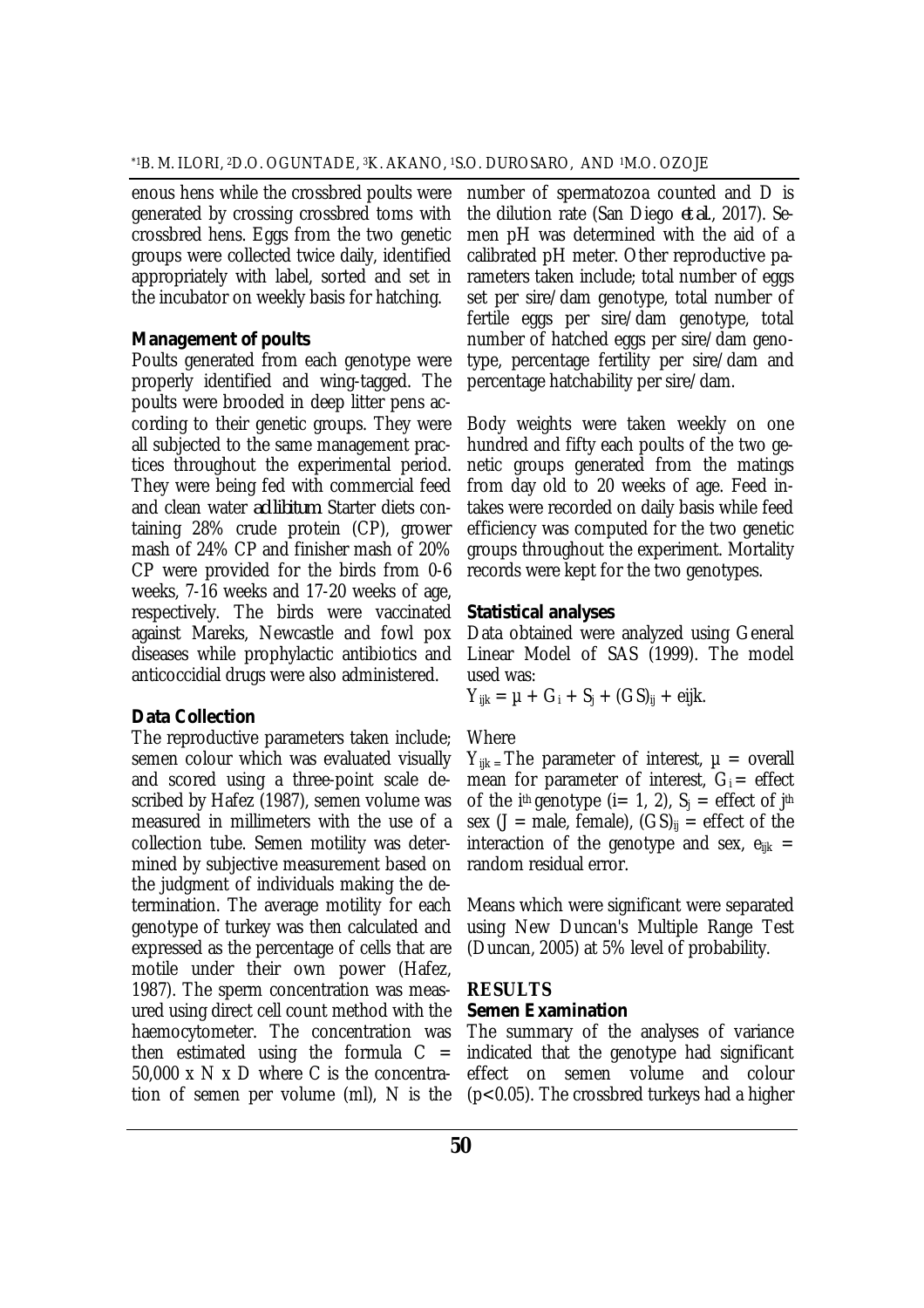semen volume  $(0.39 \pm 0.01)$  than the indigenous turkeys (0.18±0.02) (Table 1). Visual examination of the semen colour reveals that the semen of the indigenous toms was milky white while that of crossbred toms was creamy white. No significant difference were observed for semen concentration, semen pH, semen motility, sperm morphology and percentage livability (P>0.05) between the two genotypes. The semen pH for the two genotypes was slightly alkaline  $(7.04\pm0.03$  and  $7.04\pm0.18$  for crossbred and indigenous toms, respectively). Furthermore, values on semen motility indicate that the crossbred turkey had a higher value for percent progressive motility of  $65.33 \pm 2.18\%$  while the indigenous turkey had  $62.42 \pm 1.82\%$ . Likewise, the results on sperm morphology showed higher mean value for normal sperms  $(84.71 \pm 1.31)$  in crossbred and higher mean value of abnormal sperms  $(17.62 \pm 2.16)$  in indigenous turkeys. However, the percentage livability of the sperm showed the highest value for the indigenous toms  $(84.22 \pm 1.41)$  compared to 82.84  $\pm$ 1.14 in crossbred.

#### *Reproductive traits*

For all the reproductive traits examined

(fertility, hatchability, dead-in-germ, weak-inshell and dead-in-shell), sire genotype did not have significant effect as shown in Table 2. The least square means for fertility indicated a higher fertility (85%) for the indigenous turkeys compared to that of the crossbred turkeys (82%). However, with respect to hatchability, the crossbred turkey had the higher value  $(80.00\pm0.08)$  than the indigenous (76.00±0.03). Dead-in-germ in crossbred was slightly higher in crossbred (7%) than in indigenous turkeys (6%). Also, values obtained with respect to weak in-shell and dead in-shell in both genotypes were not significantly (p<0.05) different.

**Body weight:** The analyses of variance for body weight (BW) show that body weight was not affected by genotype (P>0.05) except at 20 weeks of age as shown in Table 3. However, the crossbred shows consistent higher mean values for body weight throughout the weeks of the experiment. Conversely, sex significantly affected  $(p<0.05)$  the body weight of the poults except at 2 weeks of age. The male turkeys consistently showed higher least square mean values in all the weeks of the experiment for both genotypes.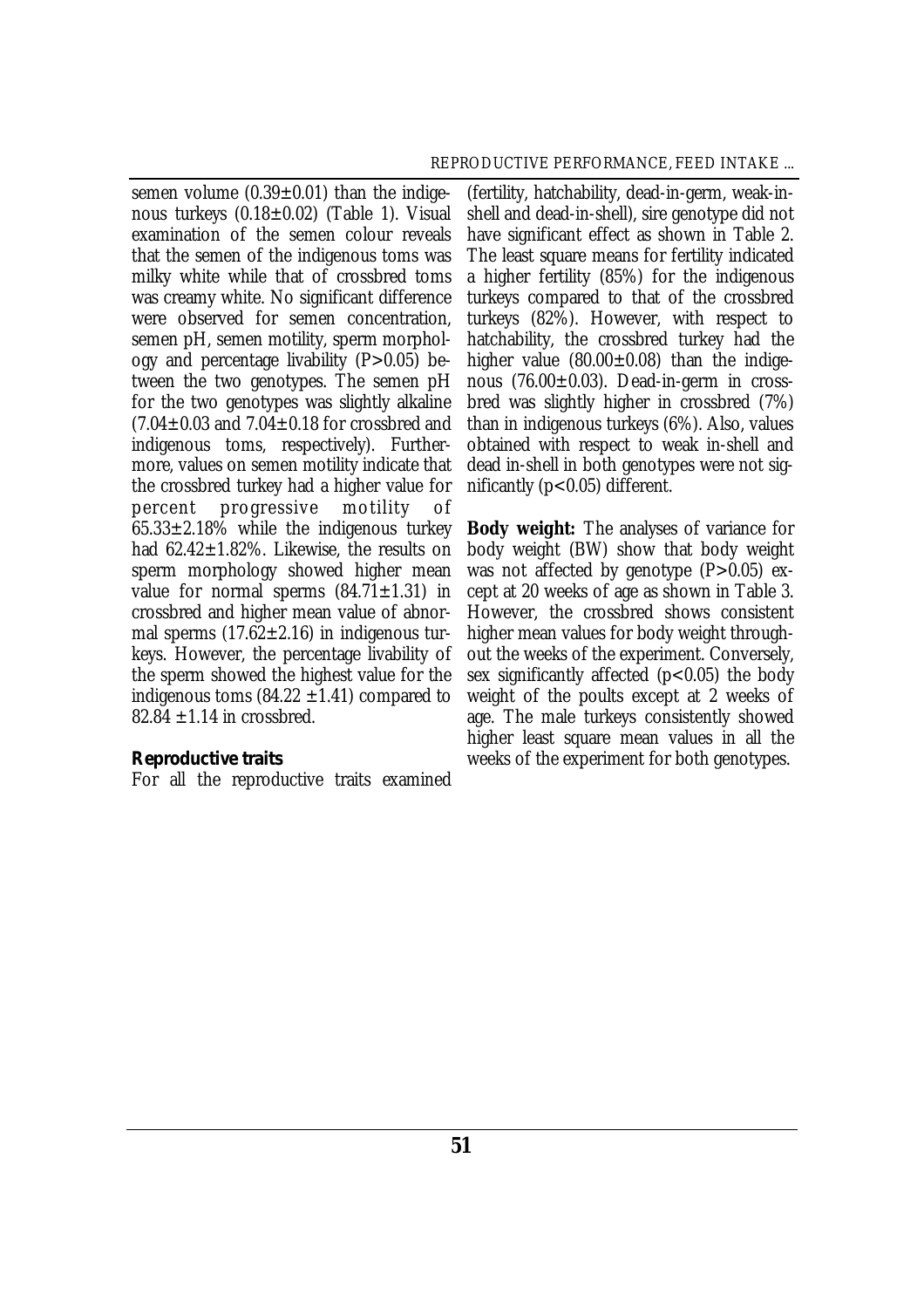|                                                                                                  | Normal sperm<br>Cynic mov- | 82.38 $\pm 2.16^{\circ}$<br>E<br>$10.51 \pm 1.4$ <sup>a</sup><br>mg sperm | $84.71 \pm 1.31^a$<br>$10.38 \pm 1.14a$ | squares means of semen quality and quantity traits as affected by turkey genotype |                  |                                              |                                     |                                                                                            |                                                                  | Dead-in shell      | $2.00 \pm 0.01$ <sup>a</sup>  | $2.00 \pm 0.02$ <sup>a</sup> |                                                                                                |
|--------------------------------------------------------------------------------------------------|----------------------------|---------------------------------------------------------------------------|-----------------------------------------|-----------------------------------------------------------------------------------|------------------|----------------------------------------------|-------------------------------------|--------------------------------------------------------------------------------------------|------------------------------------------------------------------|--------------------|-------------------------------|------------------------------|------------------------------------------------------------------------------------------------|
|                                                                                                  |                            | (%)                                                                       |                                         |                                                                                   | Slide moving     | sperm $(%)$<br>$89.49 \pm 1.41$ <sup>a</sup> | $89.63 \pm 1.14$ <sup>a</sup>       |                                                                                            |                                                                  | (%)                | $9.00 \pm 0.03$ <sup>a</sup>  | $9.00 \pm 0.01$ <sup>a</sup> |                                                                                                |
|                                                                                                  |                            | $62.42 \pm 1.82$ <sup>a</sup><br>E                                        | $65.33 \pm 2.18$ <sup>a</sup>           |                                                                                   | Per 10ml sperma- | $221.63 \times 10^{8} \pm 10.02^{a}$         | $233.50 \times 10^{8} \pm 9.66^{a}$ |                                                                                            |                                                                  | Weak-in<br>shell   |                               |                              |                                                                                                |
|                                                                                                  | Volume (ml) Total motile   | $0.18 + 0.02b$                                                            | $0.39 \pm 0.01$ <sup>a</sup>            |                                                                                   | tozoa            |                                              |                                     |                                                                                            |                                                                  | germ(%)<br>Dead-in | $6.00 + 0.03$                 | $7.00 + 0.03$ <sup>a</sup>   |                                                                                                |
| Table 1: Least squares means of semen quality and quantity traits as affected by turkey genotype |                            | $7.04 \pm 0.00$ <sup>a</sup>                                              | $7.04 \pm 0.18$                         |                                                                                   | Dead (%)         | $15.78 \pm 3.07$ <sup>a</sup>                | $17.16 \pm 2.10$ a                  | Means in the same column with different superscripts are significantly different (p<0.05). | means of reproductive traits in indigenous and crossbred turkeys | Hatchability(%)    | $76.00 \pm 0.03$ <sup>a</sup> | $80.00 + 0.08$               | aMean in the same column with the same superscripts are not significantly different (P > 0.05) |
|                                                                                                  | 곱                          |                                                                           |                                         |                                                                                   | Live (%)         | $84.22 \pm 1.41$ <sup>a</sup>                | $82.84 \pm 1.14$ <sup>a</sup>       |                                                                                            |                                                                  | Fertility(%)       | 85.00±0.04ª                   | $82.00 + 0.08$ <sup>a</sup>  |                                                                                                |
|                                                                                                  | Colour                     | Milky white                                                               | Creamy white                            |                                                                                   | Abnormal         | sperm (%)<br>17.62 ±2.16 <sup>a</sup>        | ß<br>$15.29 \pm 1.51$               |                                                                                            |                                                                  | Z                  | 45                            | 45                           | $N =$ Number of observations                                                                   |
|                                                                                                  | Genotype                   | Indigenous                                                                | Crossbred                               | Table 1 cont'd: Least                                                             | Genotype         | Indigenous                                   | Crossbred                           |                                                                                            | Table 2: Least squares                                           | Genotype           | Indigenous                    | Crossbred                    |                                                                                                |

**52**

 $\overline{\phantom{a}}$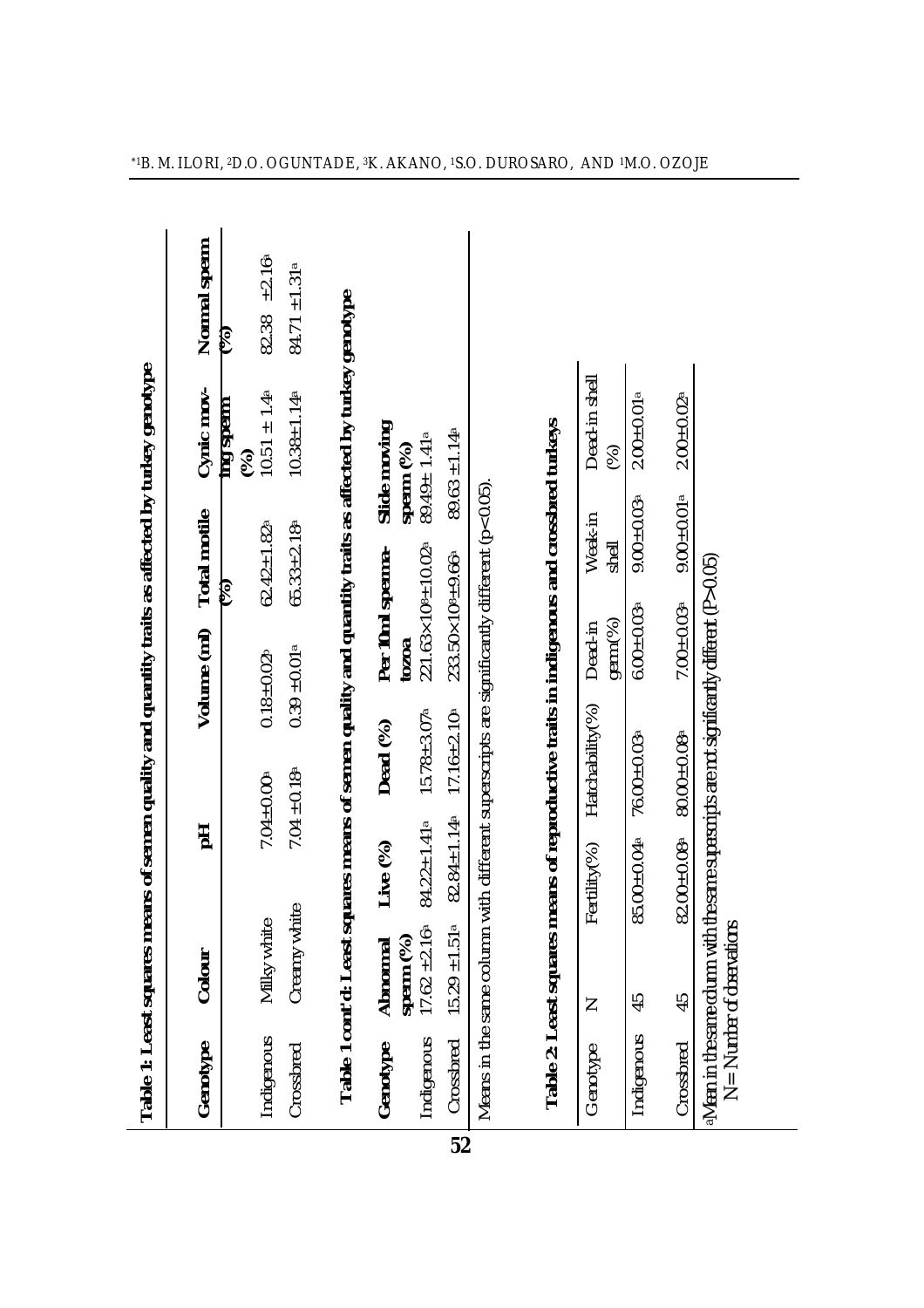| $\cdots$       |                                 |                                  |                                  |                                  |  |  |
|----------------|---------------------------------|----------------------------------|----------------------------------|----------------------------------|--|--|
| Age in weeks   | Genotype                        |                                  | <b>Sex</b>                       |                                  |  |  |
|                | <b>Indigenous</b>               | <b>Crossbred</b>                 | <b>Male</b>                      | Female                           |  |  |
| 0              | $44.27 \pm 0.62$ <sup>a</sup>   | $44.32 \pm 0.58$ <sup>a</sup>    |                                  |                                  |  |  |
| $\overline{2}$ | $85.68 \pm 15.33$ <sup>a</sup>  | $94.51 \pm 2.33$ <sup>a</sup>    | $96.41 \pm 15.25$ <sup>a</sup>   | $71.68 \pm 1.96$ <sup>a</sup>    |  |  |
| 4              | $299.78 \pm 7.28$ <sup>a</sup>  | $338.46 \pm 9.96^{\circ}$        | $333.23 \pm 8.87$ <sup>a</sup>   | $297.83 \pm 7.99$ <sup>b</sup>   |  |  |
| 8              | $991.54 \pm 21.69$ <sup>a</sup> | $1007.13 \pm 31.96$ a            | $1060.58 \pm 24.62$ <sup>a</sup> | $904.64 \pm 20.69$               |  |  |
| 12             | $1743.00 \pm 38.50$ a           | $1840.42 \pm 36.91$ <sup>a</sup> | $1844.97 \pm 35.91$ a            | $1591.33 \pm 29.47$ <sup>b</sup> |  |  |
| 16             | 2302.56±45.78a                  | $2479.91 \pm 43.42$ <sup>a</sup> | $2487.47 \pm 40.77$ a            | $2223.81 \pm 47.57$              |  |  |
| 20             | $2869.68 \pm 46.08$             | 3330.79±34.01 <sup>a</sup>       | $3155.57 \pm 44.25^{\circ}$      | 2907.86±60.81b                   |  |  |

**Table 3: Least squares means of body weight (g) as affected by genotype and sex in turkey**

within variable grouping, means in the same row with different superscripts are significantly different  $(p<0.05)$ 

#### *Feed intake and feed efficiency*

The analyses of variance result show that genotype had significant effect (p<0.05) on feed intake in all the weeks except at 2 weeks of age (Table 4). The feed intake increases with increase in age in the two genotypes with the crossbred having the higher feed intake throughout the experiment. The average feed intakes at week two were 10.73±1.05g for Nigerian indigenous turkey and  $14.13 \pm 2.02$ g for crossbred turkey. At week twenty, the Nigerian indigenous turkey had an average feed intake value of  $225.66 \pm 14.26g$  while the crossbred turkey had  $343.99 \pm 40.64g$  as an average feed intake.

The feed efficiency (FE) showed significant effect (p<0.05) on turkey genotype at 2, 4 and 12 weeks of age but at 8, 16 and 20 weeks of age, there was no significant different (p>0.05) in feed efficiency between the two genotypes (Table 5). The feed efficiency decreased with increase in age with the indigenous turkey having the higher efficiency of feed utilization in all the weeks of the experiment except at 20 weeks of age. The least squares mean values of 0.43±0.05g and  $0.57\pm0.06$ g of feed efficiency were recorded for crossbred and indigenous genotype at week 2 where as at week 20, the same value  $(0.11 \pm 0.01q)$  was obtained for both genotypes.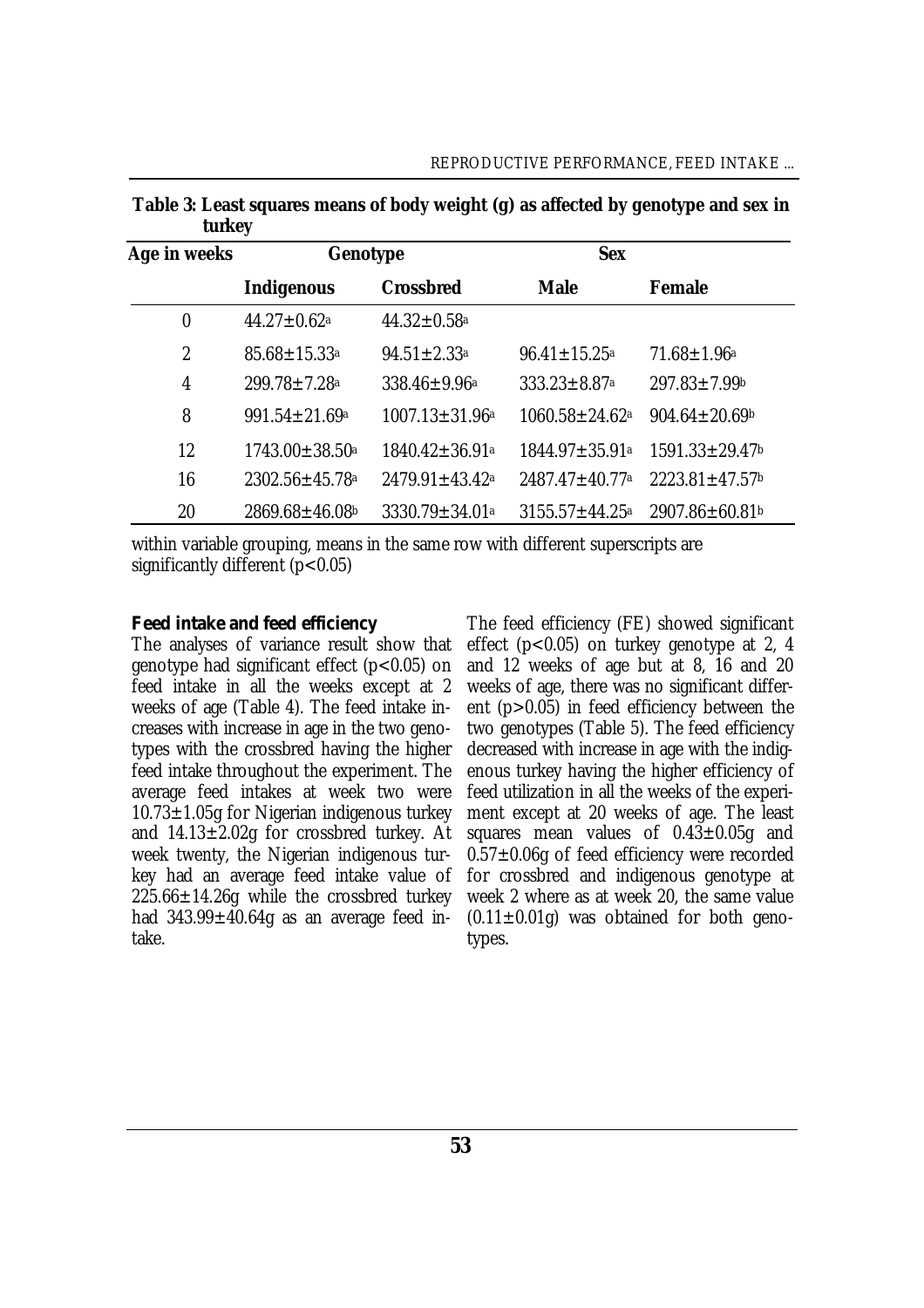| Age in weeks  | Genotype                        |                                 |
|---------------|---------------------------------|---------------------------------|
|               | <b>Indigenous</b>               | <b>Crossbred</b>                |
| $\mathcal{P}$ | $10.73 \pm 1.05^{\circ}$        | $14.13 \pm 2.02$ <sup>a</sup>   |
| 4             | $31.93 \pm 2.78$ b              | $65.20 \pm 10.77$ <sup>a</sup>  |
| 8             | $87.39 \pm 6.73$                | $136.53 \pm 34.82$ <sup>a</sup> |
| 12            | $131.83 \pm 16.79$ <sup>b</sup> | $212.02 \pm 28.31$ a            |
| 16            | $190.03 \pm 15.03$ <sup>b</sup> | $281.40 \pm 40.02$ <sup>a</sup> |
| 20            | $225.66 \pm 14.26$              | $343.99 \pm 40.64$ <sup>a</sup> |
|               |                                 |                                 |

**Table 4: The least squares means for the effect of genotype on feed intake (g/day) in turkey**

*abMean in the same row with the same superscripts are not significantly different (P>0.05)* 

#### **Table 5: Least squares means and standard errors of mean for the effect of genotype on feed efficiency in turkey**

|                | Genotypes                    |                              |  |  |  |
|----------------|------------------------------|------------------------------|--|--|--|
| Age in weeks   | Indigenous                   | Crossbred                    |  |  |  |
| $\overline{2}$ | $0.57 \pm 0.06^a$            | $0.43 \pm 0.05^{\rm b}$      |  |  |  |
| 4              | $0.50 \pm 0.05^{\circ}$      | $0.26 \pm 0.05$              |  |  |  |
| 8              | $0.33 \pm 0.03$ <sup>b</sup> | $0.27 \pm 0.07$ <sup>b</sup> |  |  |  |
| 12             | $0.21 \pm 0.03$ <sup>a</sup> | $0.13 \pm 0.02$ b            |  |  |  |
| 16             | $0.12 \pm 0.01$ a            | $0.10 \pm 0.01$ <sup>a</sup> |  |  |  |
| 20             | $0.11 \pm 0.01^a$            | $0.11 \pm 0.01^a$            |  |  |  |

abMeans in the same row with the different superscripts are significantly different (p<0.05)

# **DISCUSSION**

The difference in semen volume between the crossbred and indigenous turkeys could be attributed to the effect of long term selection of the exotic parent for high growth and reproductive efficiency genes, which the crossbred inherited through crossbreeding (Nestor *et al.,* 2000). The semen concen-

tration did not show any significant difference. The result on semen concentration between the two genotypes agreed with the report of Noran *et al.* (1990) that no significant difference was observed in semen concentration for indigenous Katjang and crossbred bucks. This is an indication of a better adaptive ability of the crossbred turkeys to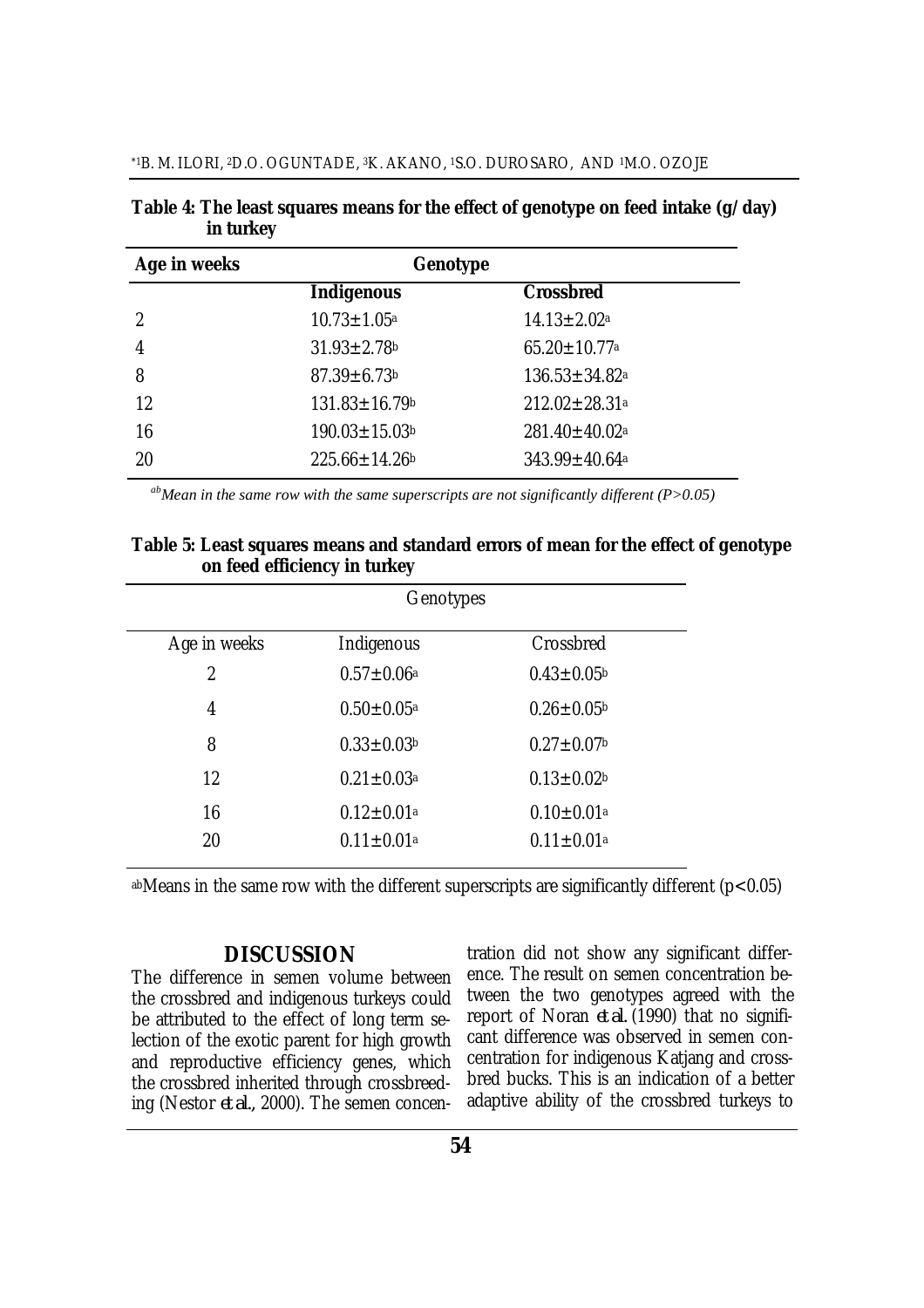the humid tropical environments as evidenced in their ability to compete favourably with the indigenous turkeys. The semen pH values for both genotypes did not differ significantly but was consistent with pH reported for poultry semen (Etches, 1996; Peters, 2000). Although, motility, morphology and livability did not show any significant differences between the two genotypes but the crossbred turkeys maintained consistent better positive values across the parameters considered. The most obvious evaluation of semen is colour. The results of semen colour as observed in this study revealed that the further the deviation from creamy colour of the semen, the more likely the presence of contaminations. This conformed to the findings of Etches (1996). The relationship between semen volume, sperm motility, sperm concentration, percent motile sperm, pH and colour are very important since they determine the fertility potential of the semen to a large extent (Etches, 1996).

Although, genotype did not have significant effect on any reproductive traits, the indigenous turkey had a higher value for percentage fertility probably due to its fitness to the humid environment as compared to the crossbred. However, the reverse was the case with respect to hatchability, where the crossbred turkey had a higher mean value  $(80.00\pm0.08)$  than the indigenous  $(76.00\pm0.03)$ . This may be attributed to several factors including physical, environmental or genetic factor (Fairchild, 2000). This result did not agree with the report of Christensen *et al.* (1996) that sire genotype had significant effect on fertility and hatchability in turkeys. Sexton and Randen (1988) also showed that sire exercises an appreciable influence on hatchability though hatchability may not entirely be a function of fer-

tility possibly because of some intrinsic factors associated with the egg. However, it must be emphasized that fertility and hatchability are the most important determinants in the production of poults and they influence, to a large extent, the profitability of the turkey enterprise.

Furthermore, no significant difference was observed in body weight between crossbred and indigenous turkeys except at 20 weeks. However, the crossbred turkey had higher mean values in body weight (from 44.32 $\pm$ 0.58g at day old to 3330.79 $\pm$ 34.01g at week 20) in all the weeks of the experiment and this suggested that crossbred turkey had a better growth potential than its indigenous counterpart. This conformed with the findings of Ilori *et al.* (2010) that exotic turkey had superior body weight than the crossbred and the later than the indigenous turkey. This was attributed to the fact that the crossbred utilized the advantage of higher growth rate derived from exotic parent to achieve improved body weight. This further proves that the crossbred is able to transmit the gene for faster growth to its progeny. It can be said that these acquired attributes of the crossbreds could make them to be further screened as possible candidates for tropical turkey broiler breed development (Ilori *et al.,* 2010; 2011). The indigenous turkey, on the other hand, showed lower growth rate which suggested that they have not been artificially selected for body weight. Indigenous turkeys have gone through more of natural selection for adaptation and survival to the tropical climate rather than artificial selection for productivity (Ibe, 1998, Ilori *et al*., 2010). The higher growth rate exhibited by males over females of both indigenous and crossbred genotypes used in this study agreed with the findings earlier documented (Akinokun, 1990; Burke, 1994; Hancock *et al.,* 1995 and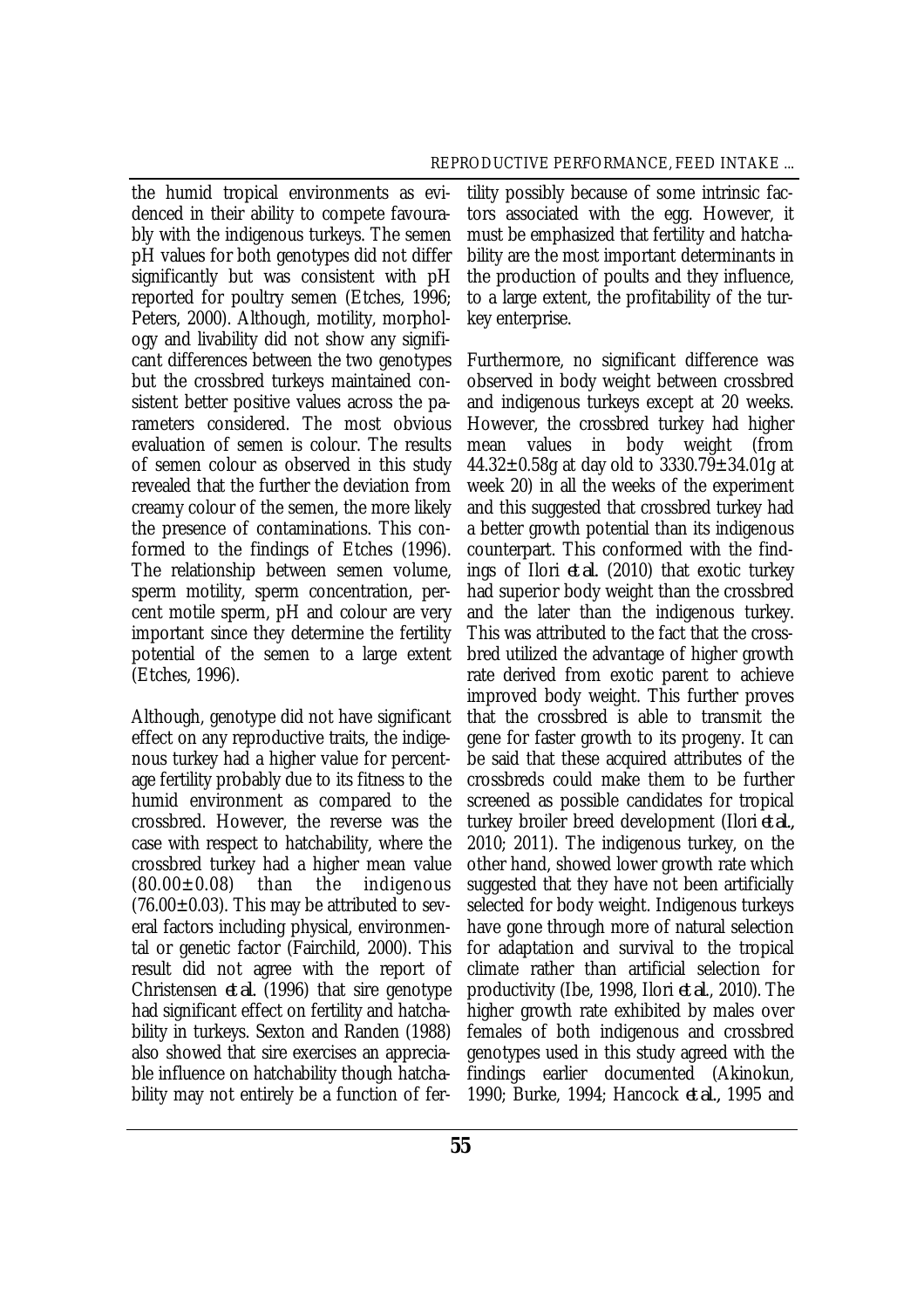Deeb and Cahaner, 2001, Ilori *et al*., 2010). The above authors opined that males consistently had higher mean values than females and this was attributed to the differences in hormonal profile, aggressiveness and dominance of the males when feeding and especially when both sexes are reared together (Ibe and Nwosu, 1999).

The results on feed intake and feed efficiency is consistent with our earlier report (Ilori *et al.,* 2010) that the crossbreds consumed more feed on the average than exotic and local turkeys. The crossbred consumes more feed but with lower feed efficiency in all the weeks of the experiment. This may be due to the fact that the crossbreds combined the genetic make-up of both the indigenous and the exotic turkeys in terms of feed intake. However, the lower mean values for feed efficiency implies that the higher the feed intake needed to achieve a proportional increase in body weight, the lower the feed efficiency obtained and when feed efficiency is low, the quantity of feed to achieve a kilogram body weight is high (Ilori *et al.,* 2010). However, the indigenous turkeys had lower feed intake but higher feed efficiency meaning that they were able to utilize the minimal feed consumed efficiently to achieve a proportionate increase in body weight.

#### **CONCLUSION**

Differences in reproductive parameters, body weight, feed intake and feed efficiency observed between the two genotypes could be attributed to differences in their genetic makeup. The crossbred turkey performed better than indigenous turkey in terms of reproduction and body weight while the indigenous turkey showed superiority in feed intake and efficiency. This findings suggested that the indigenous turkeys can

be successfully improved by introgression of exotic genetic make-up while crossbred turkeys obtained can be further screened and improved to a stage where it will have superior quality in most productive and adaptive traits than their indigenous and exotic parents.

### **REFERENCES**

**Adebambo, A.O., Ozoje, M.O., Adebambo, O.A., Abiola**, **S.S.** 2006. Genetic variations in growth performance of Giriraja, Indian white leghorn and improved indigenous chicken genotypes in South West Nigeria. *Nigerian Journal of Genetics*. 20: 9-21.

**Akinokun, O.** 1990. An evaluation of exotic and indigenous chicken as genetic materials for development of rural poultry in Africa. In: proceedings of an International Workshop on rural poultry development in Africa held at Obafemi Awolowo University, Ile-Ife. Nigeria. 13-16 Nov. 1989:36-61.

**Boland, M.J, Rae, A.N, Vereijken, J.M., Meuwissen, M.P.M., Fischer, A.R.H., Van Boekel, M.A .J.S., Rutherfurd, S.M., Gruppen, H., Moughan, P.J., Hendriks, W.H**. 2013: The future supply of animalderived protein for human consumption. *Trends in Food Science and Technology*. 29 (1): 62 - 73

**Burke, W.H.** 1994. Sex difference in weight of turkey. *Poultry Science.* 73 (5):749-753. Case, L.A., Miller, S.P. and Wood, B.J. 2010. Factors affecting breast meat yield in turkeys. *World's Poultry Science Journal*. 66: 189–202.

**Case, L.A., Miller, S.P., Wood, B.J.** 2010. Factors affecting breast meat yield in turkeys. *World's Poultry Science Journals.* 66(2):189-202.

**Christensen, V.L., Donaldson, W.E.,**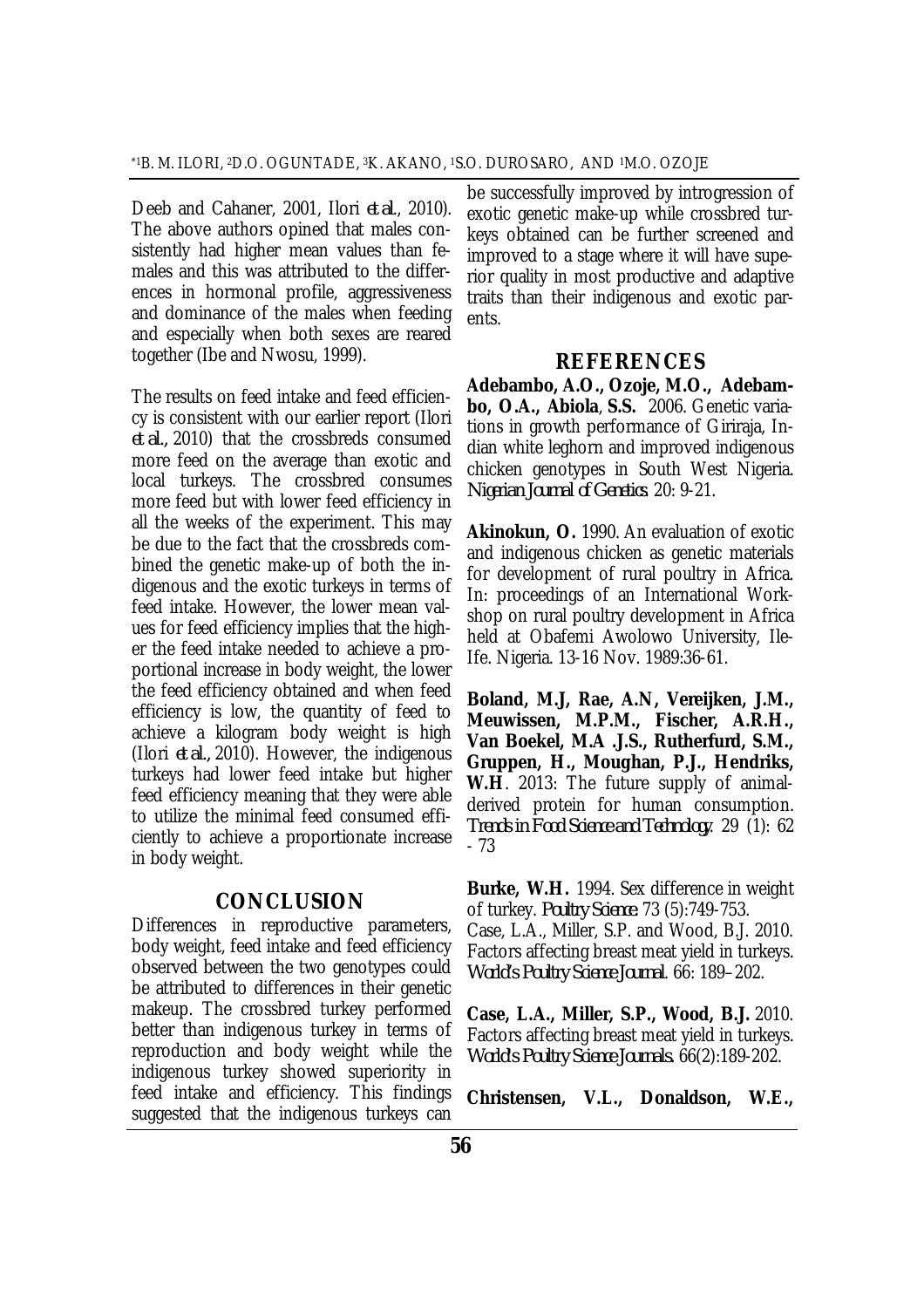**McMurtry, J.P.** 1996. Physiological differences in late embryos from turkey breeders at different ages. *Poultry Science.* 75:172-178.

**Deeb, N., Cahaner, A**. 2001. Genotype-by -Environmental interactions with broiler genotype differing in growth rate. 1. The effects of high ambient temperature and naked genotype on lines differing in genetics background. *British Poultry Science.* 30: 239 -249.

**Etches, R.T**. 1996. Reproduction in poultry. CAB International Wallingford. Pp 318.

**Fairchild, B.D.** 2000. Turkey Hen Age, Fertility and sperm penetration of the inner perivitelline layer affects embryonic mortality, In : Christensen, V.L. 2000. Factors associated with early embryonic mortality. *Proceedings of World Poultry.*

**Google Map**. 2018. [www.lgtnigeria.com/](http://www.lgtnigeria.com/) viewListing\_page.php?id=6612.

**Hafez, E.S.E**. 1987. Reproduction in farm animals. 2nd edition. pp 237

**Hancock, C.E., Bradform, G.D., Emmans, G.C.** 1995. Potential growth of males and females of commercial broilers. *British Poultry Science.* 36: 247-264.

**Hogan, C.M.** 2008. Wild turkey*: Meleagris gallopavo,* GlobalTwitcher.com, ed.N. Stromberg.

**Ibe, S.N., Nwosu, U.F.** 1999. Influence of naked neck and frizzle genes on early growth of chickens. *Book of Proceedings, 26 Annual NSAP Conference 21- th 25 March, Ilorin Nigeria*, pp: 292-295.

**Ibe, S.N.** 1998. Improving productive

adaptability of the Nigeria local chicken. In: Proceedings of the Silver Anniversary Conference of the Nigerian Society for Animal Production held at Gateway Hotel, Abeokuta, Nigeria 21-26 March, pp: 464-465

**Ilori , B.M. , Peters , S.O., Ikeobi, C.O.N., Bamgbose , A.M., Isidahomen, C.E. and Ozoje, M.O.** 2010. Comparative Assessment of Growth in Pure and Crossbred Turkeys in a Humid Tropical Environment. *International Journal of Poultry Science* 9 (4): 368-375.

**Ilori, B.M., Peters, S.O., Yakubu, A., Imumorin, I.G., Adeleke, M.A., Ozoje, M.O., Ikeobi, C.O.N., Adebambo, O.A**. 2011. Physiological adaptation of local, exotic and crossbred turkeys to the hot and humid tropical environment of Nigeria, Acta Agriculturae Scandinavica, Section A *– Animal Science,* 61:4, 204-209.

**Lake, P.E.** 1962. Artificial insemination in poultry. *In: Maile, J.P.*(eds). The semen of animals and A.I. *commonwealth Agric Bureau, England.* Pp. 331-335.

**Maikasuwa, M.A., Ala, A.L., Baba, M.D.** 2014. Economic analysis of turkey production inzuru emirate, kebbi state, nigeria. *International Journal of Modern Research and Reviews.*  Volume 2, Issue 7, pp 229-234.

**Nestor, K.E., Anderson, J.w., Patterson, R.A.** 2000. Genetics of growth and reproduction in turkey. 14 changes in genetic parameters over thirty generation of selection for increase body weight. *Poultry Science.* 79 : 445-452.

**Ngu, G.T.R., Butswat, I.S., Mah, G.D., Ngantu, H.N.** 2014. Characterization of smallscale backyard turkey (*Meleagris gallopavo*)